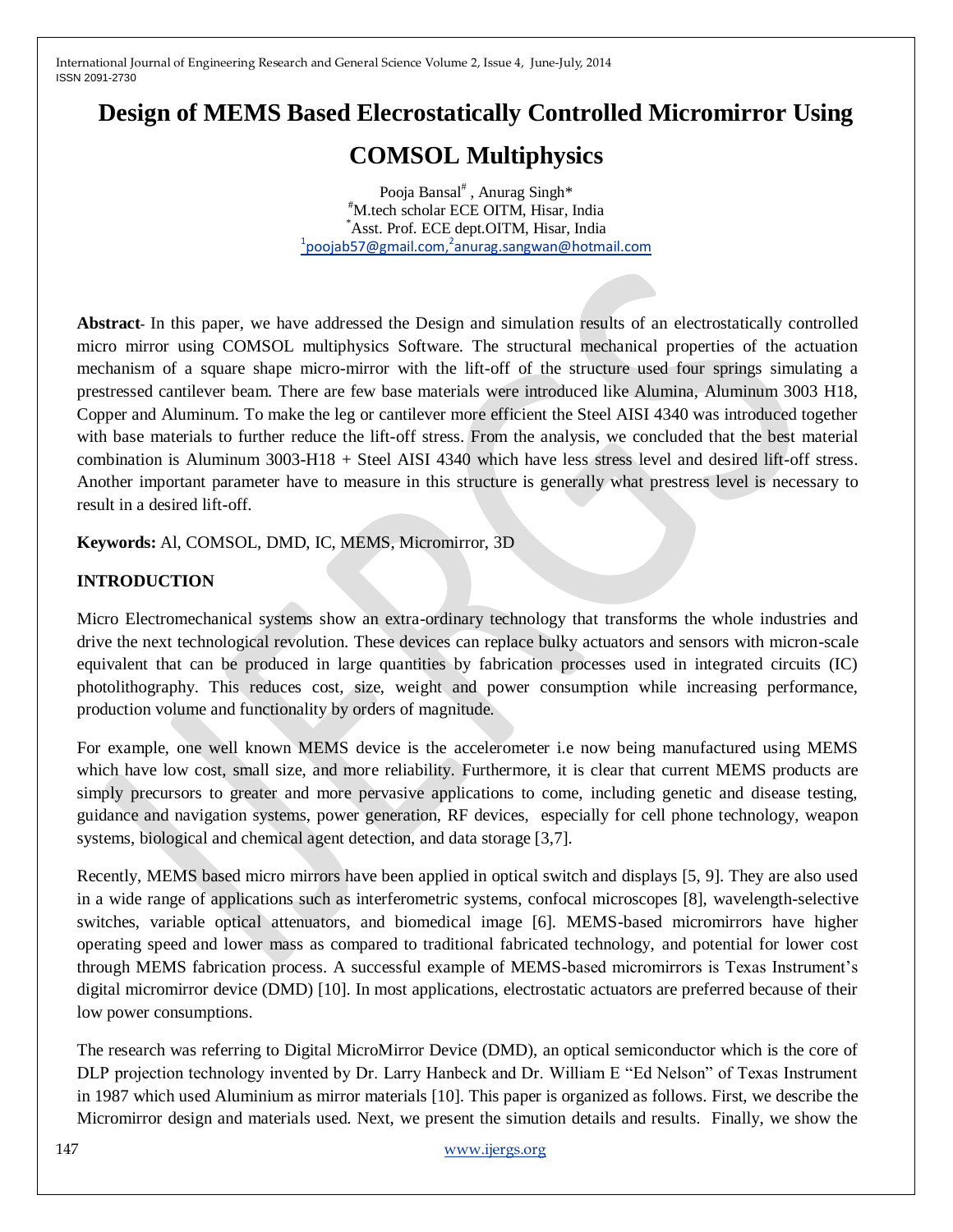simulation figures and conclusion. In this paper, we have reported the design and modeling of Prestressed micro mirror by COMSOL Multiphysics version 3.5a [11].

## **MICROMIRROR DESIGN**

This micromirror model uses 3D structural analysis. The micromirror has a stiff, flat, reflective center portion which is supported by four prestressed plated cantilever springs as shown in figure 1. To keep the mesh size small and the solution time reasonable, it studies the plated structure with two layers. It assumes that in the top and bottom layers, the plating process creates equal and opposite initial stresses. So it is easy to set the model.

The purpose of the model is to elaborate the use of pre-stresses in plated metal layers in order to create a desired lift-off of a MEMS structure. The model shows the use of the Initial Stresses feature in the Structural Mechanics Module.



#### **Figure 1.Model Geometry**

Note in particular that a 3D structure with thin layers such as the one in this model leads to a very large unstructured tetrahedral mesh. To avoid this case, we first generates a 2D quadrilateral mesh by mesh mapping and then extrudes it into 3D to produce a mesh with hexahedral elements as shown in figure 2 and 3. This way we can have the mesh generator create structured elements with a high aspect ratioNote in particular that a 3D structure with thin layers such as the one in this model leads to a very large unstructured tetrahedral mesh. To avoid this case, we first generates a 2D quadrilateral mesh by mesh mapping and then extrudes it into 3D to produce a mesh with hexahedral elements as shown in figure 2 and 3. This way we can have the mesh generator create structured elements with a high aspect ratio.



**Figure 2.The geometry with the 2D mapped mesh.**

148 [www.ijergs.org](http://www.ijergs.org/)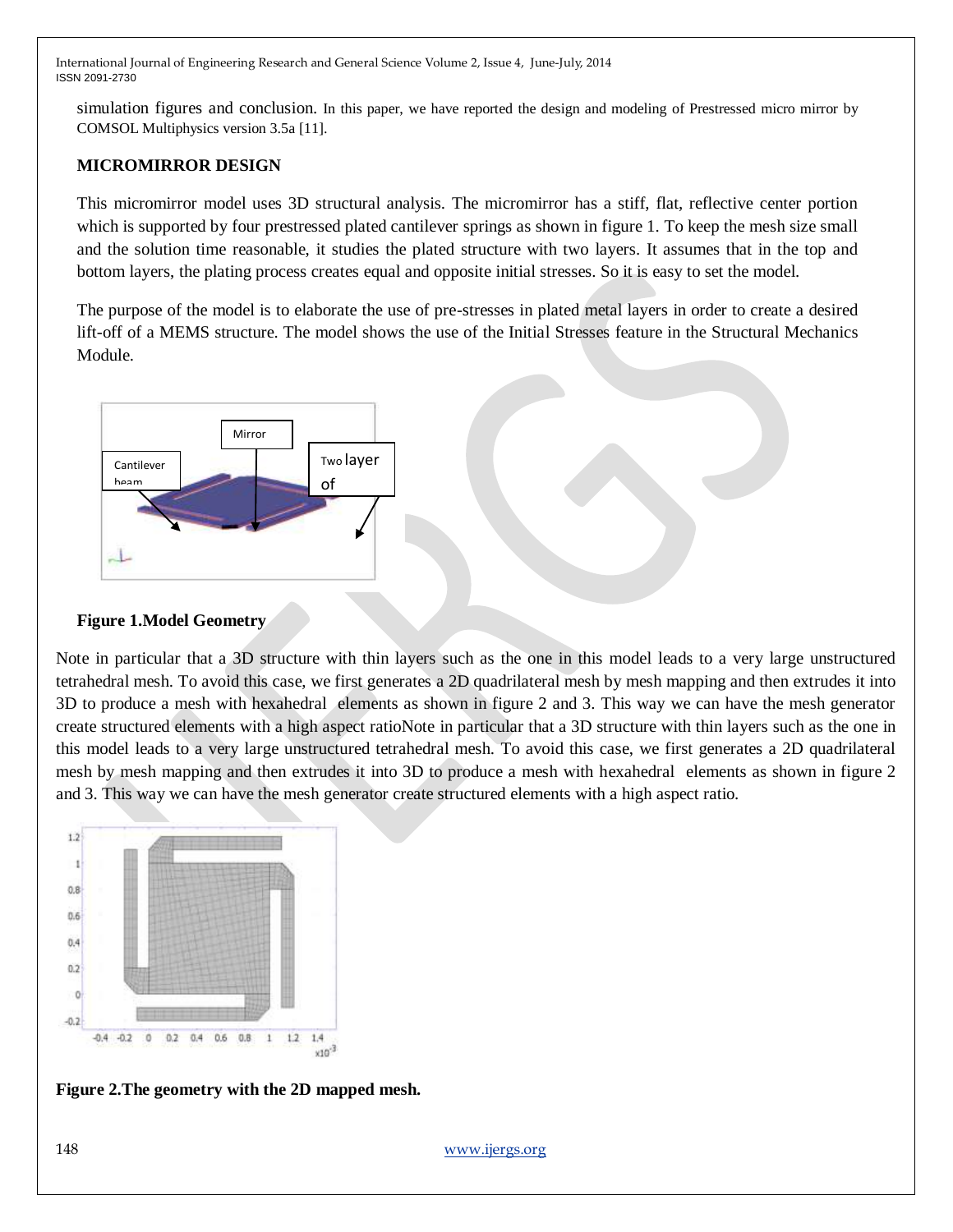

#### **Figure 3.The geometry after extruding the mesh into 3D.**

The table 1 specified the materials used for designating of this device and properties of these materials such as Young's modulus, Poisson ratio etc. In this we designed a micromirror by using these materials**SIMULATION DETAILS**

#### **SIMULATION DETAILS**

The simulation was done using COMSOL software, which was well known as one of the software normally used to simulate all MEMS device prior to fabrication steps. There is also other software such as COVENTOR, ANSYS etc.

Before start the simulation all the available materials for micromirror was studied and selected from the COMSOL Software. The selected one is presented in Table below. In this, Simulation the Initial Press was set at 5GPa [4], which was advised from COMSOL. For simulation, we used parametric non linear solver to model the performance of micro mirror. So this model uses the large-deformation analysis type with both the linear and parametric linear solvers.

| <b>Characteristics</b><br>Material- | Young's<br>modulus<br>(E) | <b>Thermal</b><br><b>Expansion</b><br>(alpha) | <b>Poisson</b><br>ratio<br>(nu) | <b>Density</b><br>(rho) |
|-------------------------------------|---------------------------|-----------------------------------------------|---------------------------------|-------------------------|
| Alumina                             | 300e9[pa]                 | $8e-6$ [1/k]                                  | 0.222                           | 3900[kg/m3]             |
| Aluminum 3003-H18                   | 69e9[pa]                  | $23.2e-6$<br>[1/k]                            | 0.33                            | $2730$ [kg/m3]          |
| Copper                              | 110e9[pa]                 | 17e-6 $[1/k]$                                 | 0.35                            | 8700[kg/m3]             |
| Aluminum                            | 70e9[pa]                  | 23e-6 $[1/k]$                                 | 0.33                            | 2700[kg/m3]             |
| Steel AISI 4340                     | 205e9[pa]                 | $12.3e-$<br>6[1/k]                            | 0.28                            | 7850[kg/m3]             |

**TABLE 1 : Materials used and its Properties**

149 [www.ijergs.org](http://www.ijergs.org/)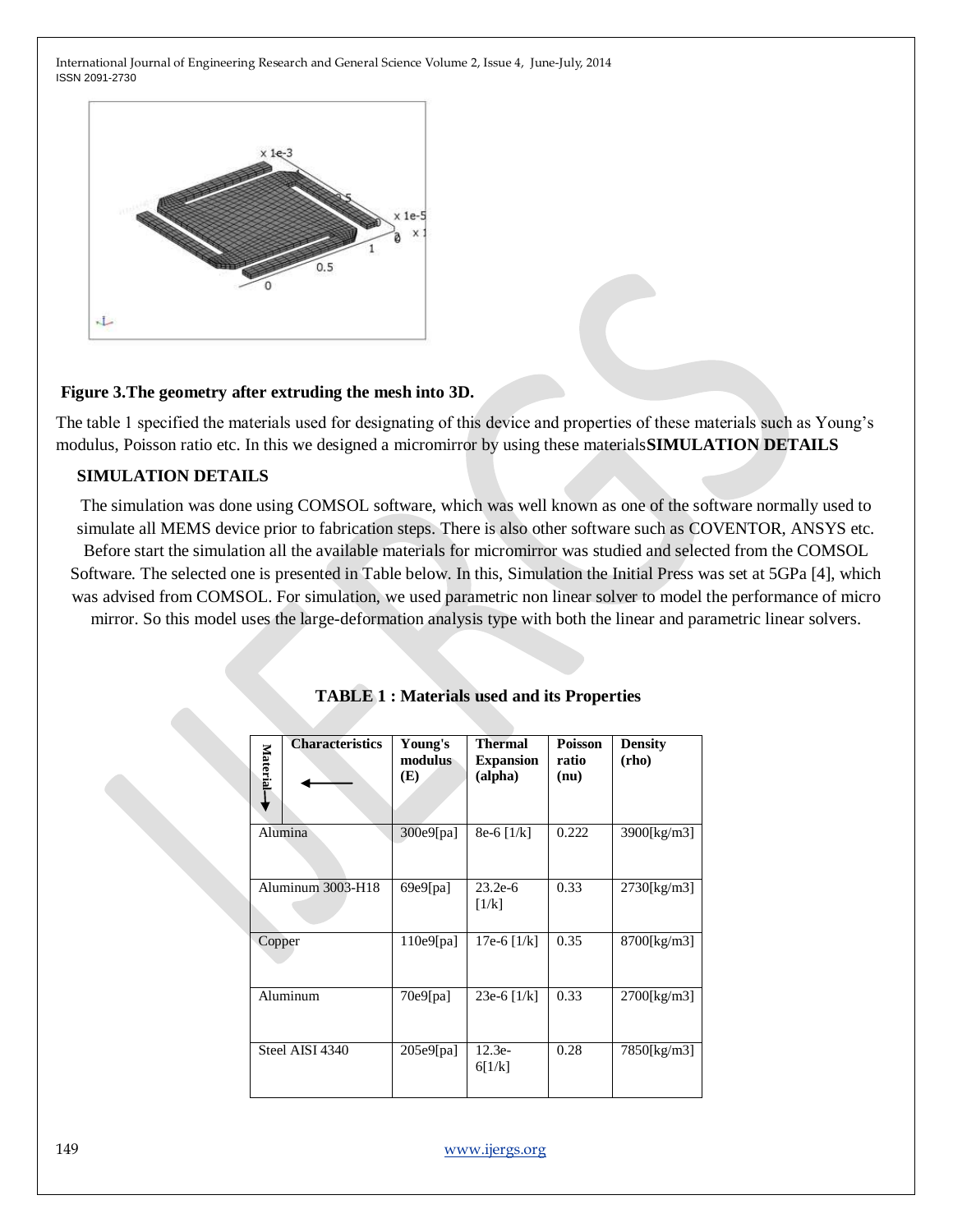used parametric non linear solver to model the performance of micro mirror. So this model uses the largedeformation analysis type with both the linear and parametric linear solvers

## **RESULTS**

**Simulation Cantilever Change to Different materials as per Table:** from the table we can observe that different micromirror material with the same cantilever material have different stress level and lift-off accordance with the material characteristics. Observation is particularly on the stress on the edge of mirror and lift-off. In the paper [1], Hazian Mamat et al. observe that if we used same materials for micromirror and cantilever it results high stress level and lift off.

And then used structural steel as a micro mirror material so he observed the improved results. We used Steel AISI 4340 as a micro mirror and we find that stress level have comparatively low and desired lift- off stress as shown in the table. The further simulation with improvement on the cantilever materials has dramatically change the surface deformation and liftoff, which is able to solve the over-stress problem [1].

The figures [4-7] compare lift-off and stress level for different materials combinations. The steel, being harder than aluminum, deforms less. Table 2 shows the stress level and lift-off of different materials combinations.

## **TABLE 2: Different Materials used with Steel AISI 4340**

| <b>Cantilever</b> | <b>Micromirror</b>        | Lift-off                     | <b>Stress</b>        |
|-------------------|---------------------------|------------------------------|----------------------|
| <b>Materials</b>  | <b>Materials</b>          |                              | Level                |
| Alumina           | <b>Steel AISI</b>         | Low                          | Low                  |
|                   | 4340                      | $2 \times 10 - 5$            | 2.355e-5             |
| Aluminum          | <b>Steel AISI</b>         | Good                         | Low                  |
| 3003-H18          | 4340                      | $5\times10-5$                | 5.194e-5             |
| Copper            | <b>Steel AISI</b><br>4340 | Very<br>low<br>$1\times10-6$ | Very low<br>1.202e-6 |
| Aluminum          | <b>Steel AISI</b>         | High                         | Medium               |
|                   | 4340                      | $2 \times 10 - 4$            | 2.447e-4             |

 Figure 5 shows that lift-off and stress level of micro mirror when Aluminum 3003-H18 is used for cantilever beam and steel AISI 4340 for micro mirror. It dramatically reduces lift off and low stress level which is 1.95e-4.This is the best combination in all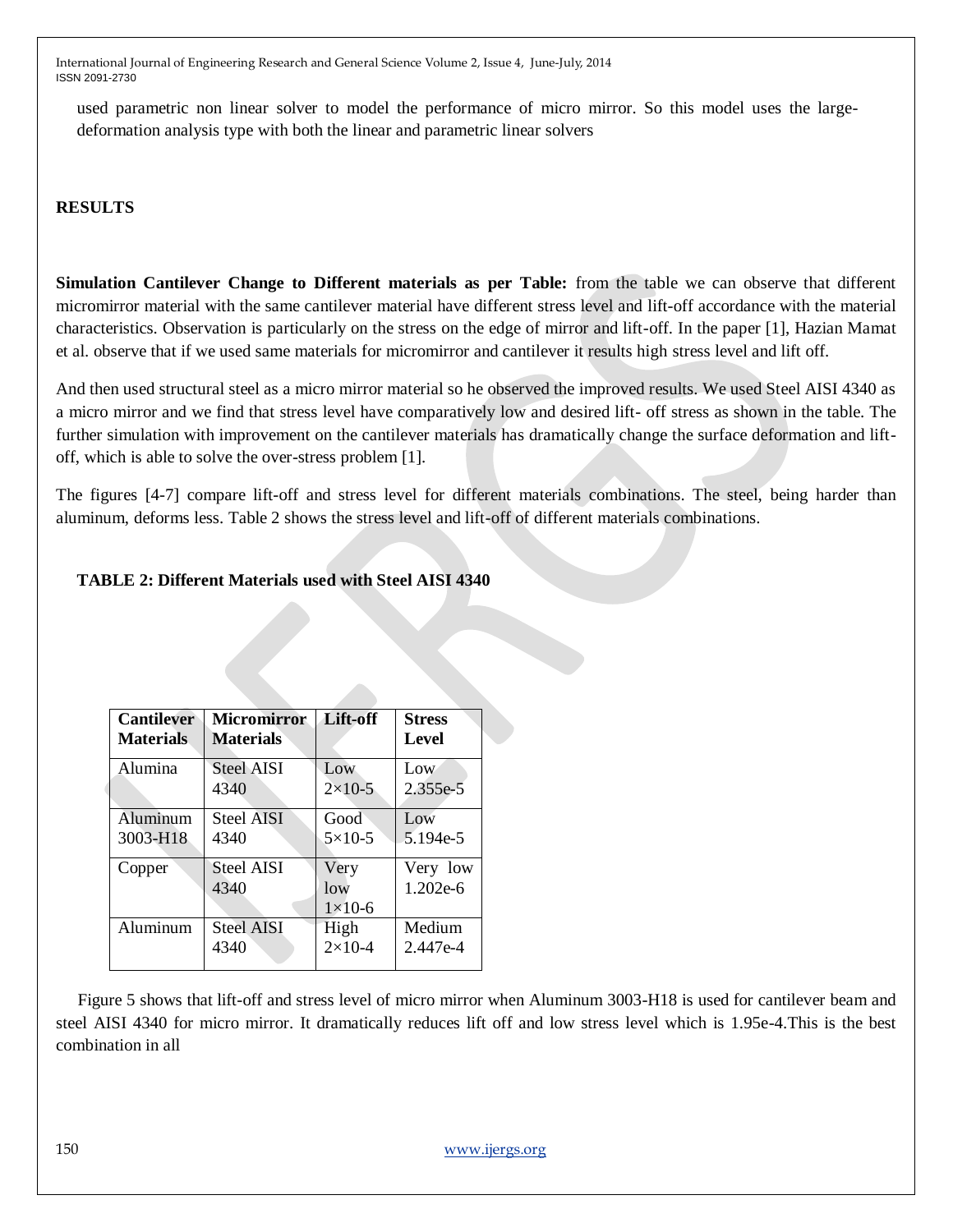

**Figure 4: Alumina+Steel AISI 4340**

Figure 4 shows that lift-off and stress level of micro mirror when Alumina is used for cantilever beam and steel AISI 4340 for micro mirror. It have lift off and low stress level which is 2.335e-5 when prestress 10e8 is applied.



**Figure 5: Aluminum 3003 H18+Steel AISI 4340**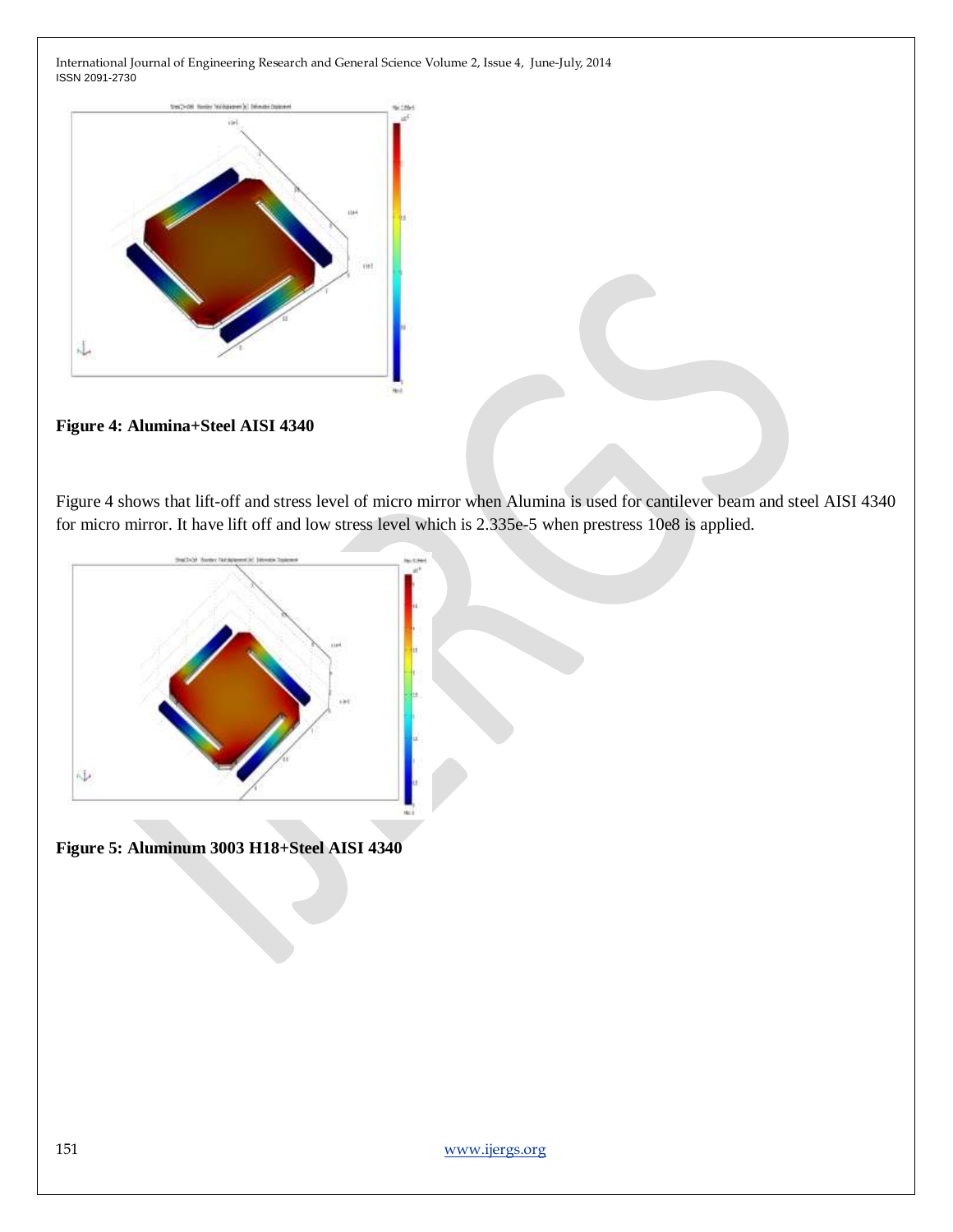

**Figure 6: Copper+ Steel AISI 4340**

Figure 6 shows that lift-off and stress level of micro mirror when Copper is used for cantilever beam and steel AISI 4340 for micro mirror. It have very low and low stress level and lift off. So it is not suitable for that.



**Figure 7: Aluminum+Steel AISI 4340**

Figure 7 shows that lift-off and stress level of micro mirror when Aluminum is used for cantilever beam and steel AISI 4340 for micro mirror. It have medium stress level and high lift-off. We have required a stiff, flat device so this is not suitable for that.

152 [www.ijergs.org](http://www.ijergs.org/)